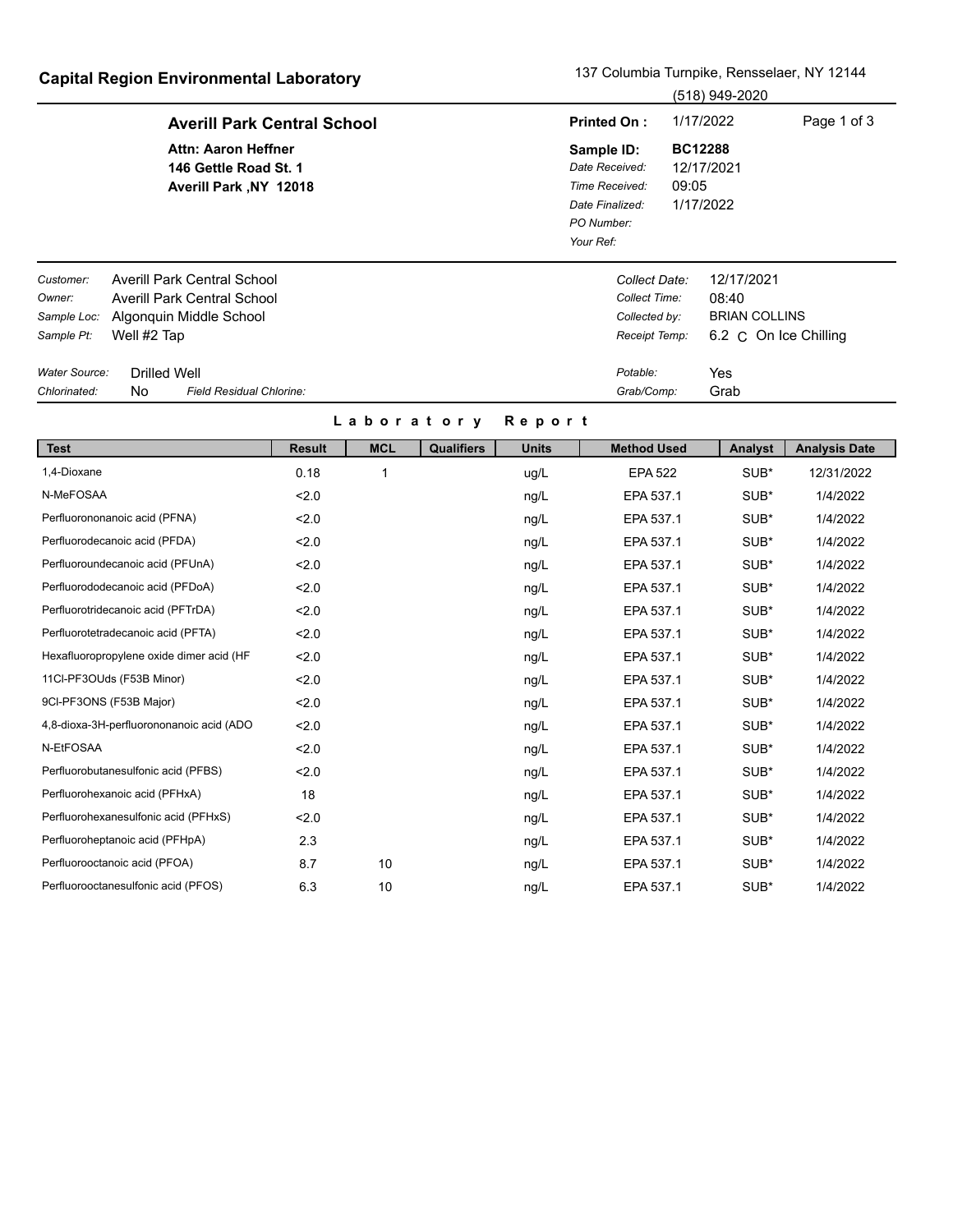### **Capital Region Environmental Laboratory** 137 Columbia Turnpike, Rensselaer, NY 12144

|                                                                                                                                                                                                                                                                                                                                       |              |                                               |                                                                                              |       |                                           | (518) 949-2020       |                                                    |
|---------------------------------------------------------------------------------------------------------------------------------------------------------------------------------------------------------------------------------------------------------------------------------------------------------------------------------------|--------------|-----------------------------------------------|----------------------------------------------------------------------------------------------|-------|-------------------------------------------|----------------------|----------------------------------------------------|
| <b>Averill Park Central School</b>                                                                                                                                                                                                                                                                                                    |              |                                               | <b>Printed On:</b>                                                                           |       | 1/17/2022                                 |                      | Page 2 of 3                                        |
| <b>Attn: Aaron Heffner</b><br>146 Gettle Road St. 1<br>Averill Park , NY 12018                                                                                                                                                                                                                                                        |              |                                               | Sample ID:<br>Date Received:<br>Time Received:<br>Date Finalized:<br>PO Number:<br>Your Ref: | 09:05 | <b>BC12288</b><br>12/17/2021<br>1/17/2022 |                      |                                                    |
| <b>Averill Park Central School</b><br>Customer:                                                                                                                                                                                                                                                                                       |              |                                               | Collect Date:                                                                                |       |                                           | 12/17/2021           |                                                    |
| Averill Park Central School<br>Owner:                                                                                                                                                                                                                                                                                                 |              |                                               | Collect Time:                                                                                |       | 08:40                                     |                      |                                                    |
| Algonquin Middle School<br>Sample Loc:                                                                                                                                                                                                                                                                                                |              |                                               | Collected by:                                                                                |       |                                           | <b>BRIAN COLLINS</b> |                                                    |
| Sample Pt:<br>Well #2 Tap                                                                                                                                                                                                                                                                                                             |              |                                               | Receipt Temp:                                                                                |       |                                           |                      | 6.2 C On Ice Chilling                              |
| Water Source:<br><b>Drilled Well</b>                                                                                                                                                                                                                                                                                                  |              |                                               | Potable:                                                                                     |       | Yes                                       |                      |                                                    |
| <b>Field Residual Chlorine:</b><br>Chlorinated:<br>No                                                                                                                                                                                                                                                                                 |              |                                               | Grab/Comp:                                                                                   |       | Grab                                      |                      |                                                    |
| <b>Qualifiers Key:</b>                                                                                                                                                                                                                                                                                                                |              |                                               |                                                                                              |       |                                           |                      |                                                    |
| Exceeds maximum contamination limit<br>X                                                                                                                                                                                                                                                                                              | $\mathsf{R}$ | Duplication outside acceptance limits         |                                                                                              |       | H                                         |                      | Hold time exceeded                                 |
| T<br>Temperature outside specifications<br>blank                                                                                                                                                                                                                                                                                      |              | Sample contained air bubble or headspace<br>A |                                                                                              |       |                                           | в                    | Analyte detected in                                |
| $C(+/-)$ CCV outside acceptancee limits<br>received                                                                                                                                                                                                                                                                                   |              | Ζ<br>Analysis is not state-certified          |                                                                                              |       |                                           | G                    | Incorrect bottle                                   |
| Legend: < Less Than, > Greater Than                                                                                                                                                                                                                                                                                                   |              | mg/L=PPM, ug/L=PPB                            |                                                                                              |       |                                           |                      | If no collection time was given, 00:00 is reported |
| $MCL =$<br>Maximum Contaminant Level referenced from New York State Subpart 5-1 of the Public Drinking Water Standards and/or<br>National Primary/Secondary Drinking Water Standards.                                                                                                                                                 |              |                                               |                                                                                              |       |                                           |                      |                                                    |
| Note 1: Per ELAP requirements, water analyzed for alkalinity, color, conductivity, nitrate, nitrite, sulfate, organics, UV absorbance, non-potable<br>bacteriological analyses, BOD/CBOD, solids and phosphorus are reguired to be on ice to indicate the chilling process has begun. Samples must be<br>between 0-6C and not frozen. |              |                                               |                                                                                              |       |                                           |                      |                                                    |

#### *Comments:*

1,4-DIOXANE: SUB\* 1,4-Dioxane analysis was completed by ELAP Lab #10899/10478. Prep done on 12/30/21. PFOA/PFOS: SUB\* PFOA/PFOS analyses were completed by NYS DOH Lab. #10899. Samples were prepared on 12/29/21. Surrogates: 13C-PFHxA 94.0% (70-130%) M3HFPO-DA 91.2% (70-130%) 13C-PFDA 97.9% (70-130%) D5-NEtFOSAA 99.6% (70-130%) PFOA/PFOS FIELD BLANK: All analytes - <1.9 Surrogates: 13C-PFHxA 97.2% (70-130%) M3HFPO-DA 92.5% (70-130%) 13C-PFDA 102% (70-130%) D5-NEtFOSAA 103% (70-130%)

Test procedures for all analyses meet NELAC requirements unless noted. If you have any questions, please call the laboratory.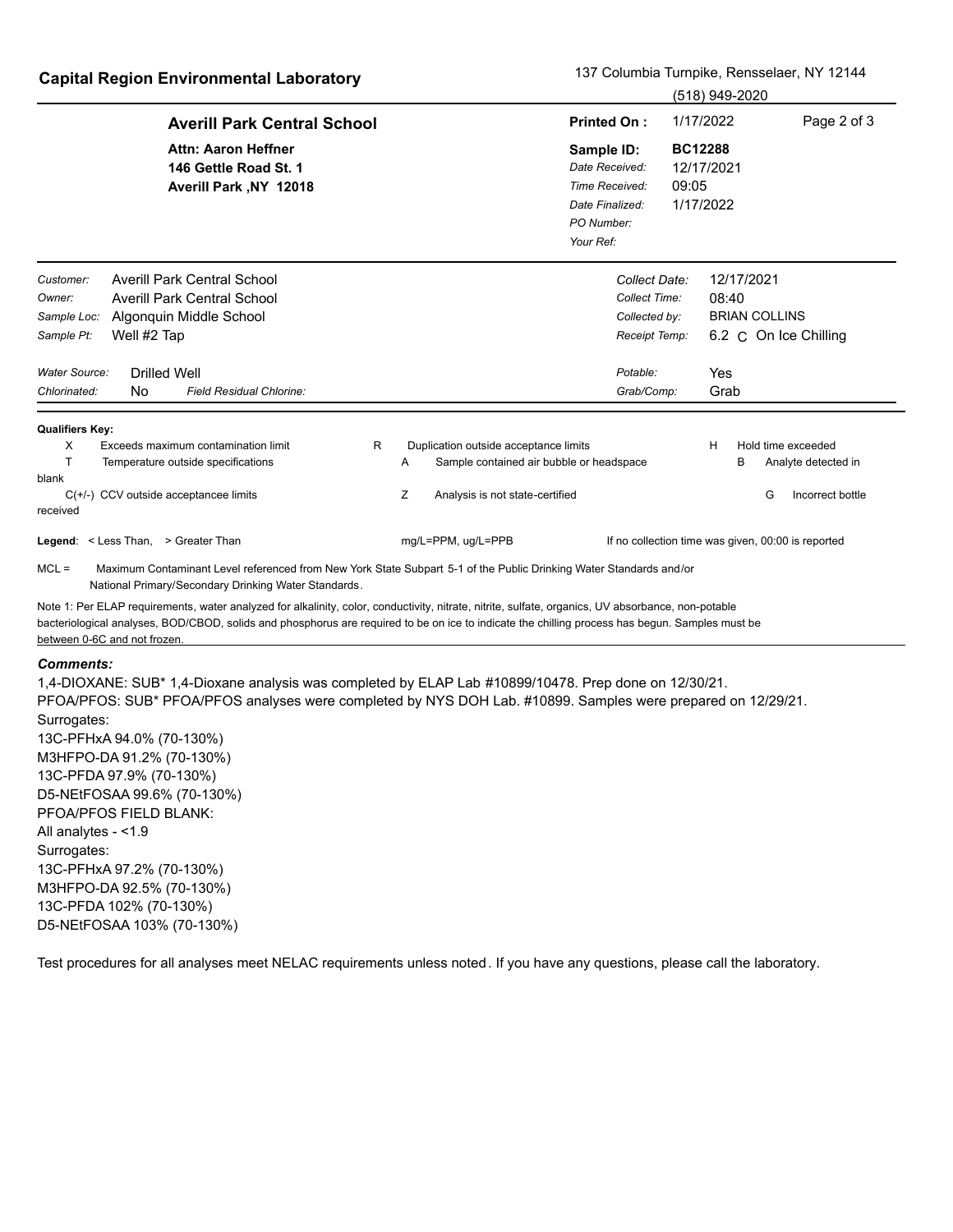|                                                  |                     | $ \frac{1}{2}$ $\frac{1}{2}$ $\frac{1}{2}$ $\frac{1}{2}$ $\frac{1}{2}$ $\frac{1}{2}$ $\frac{1}{2}$ $\frac{1}{2}$ $\frac{1}{2}$ $\frac{1}{2}$ $\frac{1}{2}$ $\frac{1}{2}$ $\frac{1}{2}$ $\frac{1}{2}$ $\frac{1}{2}$ $\frac{1}{2}$ $\frac{1}{2}$ $\frac{1}{2}$ $\frac{1}{2}$ $\frac{1}{2}$ $\frac{1}{2}$ $\frac{1}{2$ |                                                                                              |                         | (518) 949-2020                                                       |             |
|--------------------------------------------------|---------------------|---------------------------------------------------------------------------------------------------------------------------------------------------------------------------------------------------------------------------------------------------------------------------------------------------------------------|----------------------------------------------------------------------------------------------|-------------------------|----------------------------------------------------------------------|-------------|
|                                                  |                     | <b>Averill Park Central School</b>                                                                                                                                                                                                                                                                                  | <b>Printed On:</b>                                                                           |                         | 1/17/2022                                                            | Page 3 of 3 |
|                                                  |                     | Attn: Aaron Heffner<br>146 Gettle Road St. 1<br>Averill Park, NY 12018                                                                                                                                                                                                                                              | Sample ID:<br>Date Received:<br>Time Received:<br>Date Finalized:<br>PO Number:<br>Your Ref: | <b>BC12288</b><br>09:05 | 12/17/2021<br>1/17/2022                                              |             |
| Customer:<br>Owner:<br>Sample Loc:<br>Sample Pt: | Well #2 Tap         | Averill Park Central School<br><b>Averill Park Central School</b><br>Algonquin Middle School                                                                                                                                                                                                                        | Collect Date:<br>Collect Time:<br>Collected by:<br>Receipt Temp:                             |                         | 12/17/2021<br>08:40<br><b>BRIAN COLLINS</b><br>6.2 C On Ice Chilling |             |
| Water Source:<br>Chlorinated:                    | Drilled Well<br>No. | Field Residual Chlorine:                                                                                                                                                                                                                                                                                            | Potable:<br>Grab/Comp:                                                                       |                         | Yes<br>Grab                                                          |             |

Bric P. Collin

Brian Collins Lead Technical Director Environmental Laboratory and contact person If you have questions, please call.

**Reviewed by Brian Collins** These results relate to samples as received.

#### **New York State DOH E.L.A.P. # 10350**

The documents accompanying this telecopy transmission contain confidential information, belonging to the sender, that is legally privileged. This information is intended only for the use of the individual or entity named above. The authorized recipient of this information is prohibited from disclosing this information after its stated need is fulfilled. If you are not the intended recipient, you are hereby notified that any disclosure, copying, distribution or action taken in reliance on the contents of these documents is strictly prohibited. If you have received this telecopy in error, please notify the sender immediately to arrange for the return of these documents.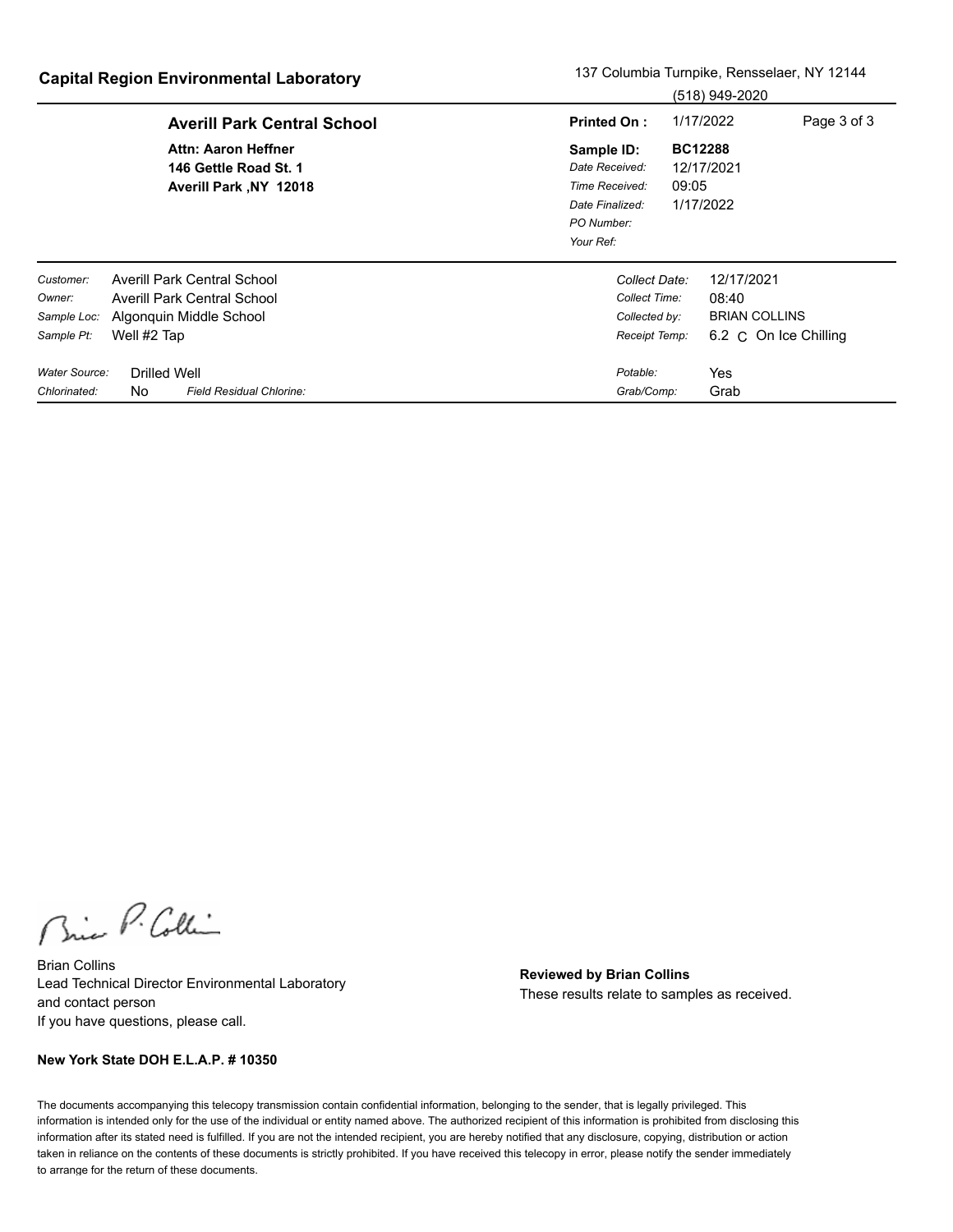# **Capital Region Environmental Laboratory** 137 Columbia Turnpike, Rensselaer, NY 12144

|                                                  | Capital Region Environmental Laboratory                                                              | (518) 949-2020                                                                               |                                                                      |  |  |  |
|--------------------------------------------------|------------------------------------------------------------------------------------------------------|----------------------------------------------------------------------------------------------|----------------------------------------------------------------------|--|--|--|
|                                                  | <b>Averill Park Central School</b>                                                                   | <b>Printed On:</b>                                                                           | 1/18/2022<br>Page 1 of 3                                             |  |  |  |
|                                                  | <b>Attn: Aaron Heffner</b><br>146 Gettle Road St. 1<br>Averill Park , NY 12018                       | Sample ID:<br>Date Received:<br>Time Received:<br>Date Finalized:<br>PO Number:<br>Your Ref: | <b>BC12287</b><br>12/17/2021<br>09:05<br>1/17/2022                   |  |  |  |
| Customer:<br>Owner:<br>Sample Loc:<br>Sample Pt: | Averill Park Central School<br>Averill Park Central School<br>Algonguin Middle School<br>Well #1 Tap | Collect Date:<br>Collect Time:<br>Collected by:<br>Receipt Temp:                             | 12/17/2021<br>08:30<br><b>BRIAN COLLINS</b><br>6.2 C On Ice Chilling |  |  |  |
| Water Source:<br>Chlorinated:                    | <b>Drilled Well</b><br>Field Residual Chlorine:<br>No.                                               | Potable:<br>Grab/Comp:                                                                       | Yes<br>Grab                                                          |  |  |  |

### **L a b o r a t o r y R e p o r t**

| <b>Test</b>                              | <b>Result</b> | <b>MCL</b> | <b>Qualifiers</b> | <b>Units</b> | <b>Method Used</b> | Analyst | <b>Analysis Date</b> |
|------------------------------------------|---------------|------------|-------------------|--------------|--------------------|---------|----------------------|
| 1,4-Dioxane                              | 0.2           |            |                   | ug/L         | <b>EPA 522</b>     | SUB*    | 12/31/2021           |
| N-MeFOSAA                                | < 1.9         |            |                   | ng/L         | EPA 537.1          | SUB*    | 1/4/2022             |
| 4,8-dioxa-3H-perfluorononanoic acid (ADO | < 1.9         |            |                   | ng/L         | EPA 537.1          | SUB*    | 1/4/2022             |
| 9CI-PF3ONS (F53B Major)                  | < 1.9         |            |                   | ng/L         | EPA 537.1          | SUB*    | 1/4/2022             |
| 11Cl-PF3OUds (F53B Minor)                | < 1.9         |            |                   | ng/L         | EPA 537.1          | SUB*    | 1/4/2022             |
| Hexafluoropropylene oxide dimer acid (HF | < 1.9         |            |                   | ng/L         | EPA 537.1          | SUB*    | 1/4/2022             |
| Perfluorotetradecanoic acid (PFTA)       | < 1.9         |            |                   | ng/L         | EPA 537.1          | SUB*    | 1/4/2022             |
| Perfluorododecanoic acid (PFDoA)         | < 1.9         |            |                   | ng/L         | EPA 537.1          | SUB*    | 1/4/2022             |
| Perfluoroundecanoic acid (PFUnA)         | < 1.9         |            |                   | ng/L         | EPA 537.1          | SUB*    | 1/4/2022             |
| N-EtFOSAA                                | < 1.9         |            |                   | ng/L         | EPA 537.1          | SUB*    | 1/4/2022             |
| Perfluorodecanoic acid (PFDA)            | < 1.9         |            |                   | ng/L         | EPA 537.1          | SUB*    | 1/4/2022             |
| Perfluorononanoic acid (PFNA)            | < 1.9         |            |                   | ng/L         | EPA 537.1          | SUB*    | 1/4/2022             |
| Perfluorotridecanoic acid (PFTrDA)       | < 1.9         |            |                   | ng/L         | EPA 537.1          | SUB*    | 1/4/2022             |
| Perfluorobutanesulfonic acid (PFBS)      | < 1.9         |            |                   | ng/L         | EPA 537.1          | SUB*    | 1/4/2022             |
| Perfluorohexanoic acid (PFHxA)           | 20            |            |                   | ng/L         | EPA 537.1          | SUB*    | 1/4/2022             |
| Perfluorohexanesulfonic acid (PFHxS)     | < 1.9         |            |                   | ng/L         | EPA 537.1          | SUB*    | 1/4/2022             |
| Perfluoroheptanoic acid (PFHpA)          | 2.8           |            |                   | ng/L         | EPA 537.1          | SUB*    | 1/4/2022             |
| Perfluorooctanoic acid (PFOA)            | 10            | 10         |                   | ng/L         | EPA 537.1          | SUB*    | 1/4/2022             |
| Perfluorooctanesulfonic acid (PFOS)      | 8.6           | 10         |                   | ng/L         | EPA 537.1          | SUB*    | 1/4/2022             |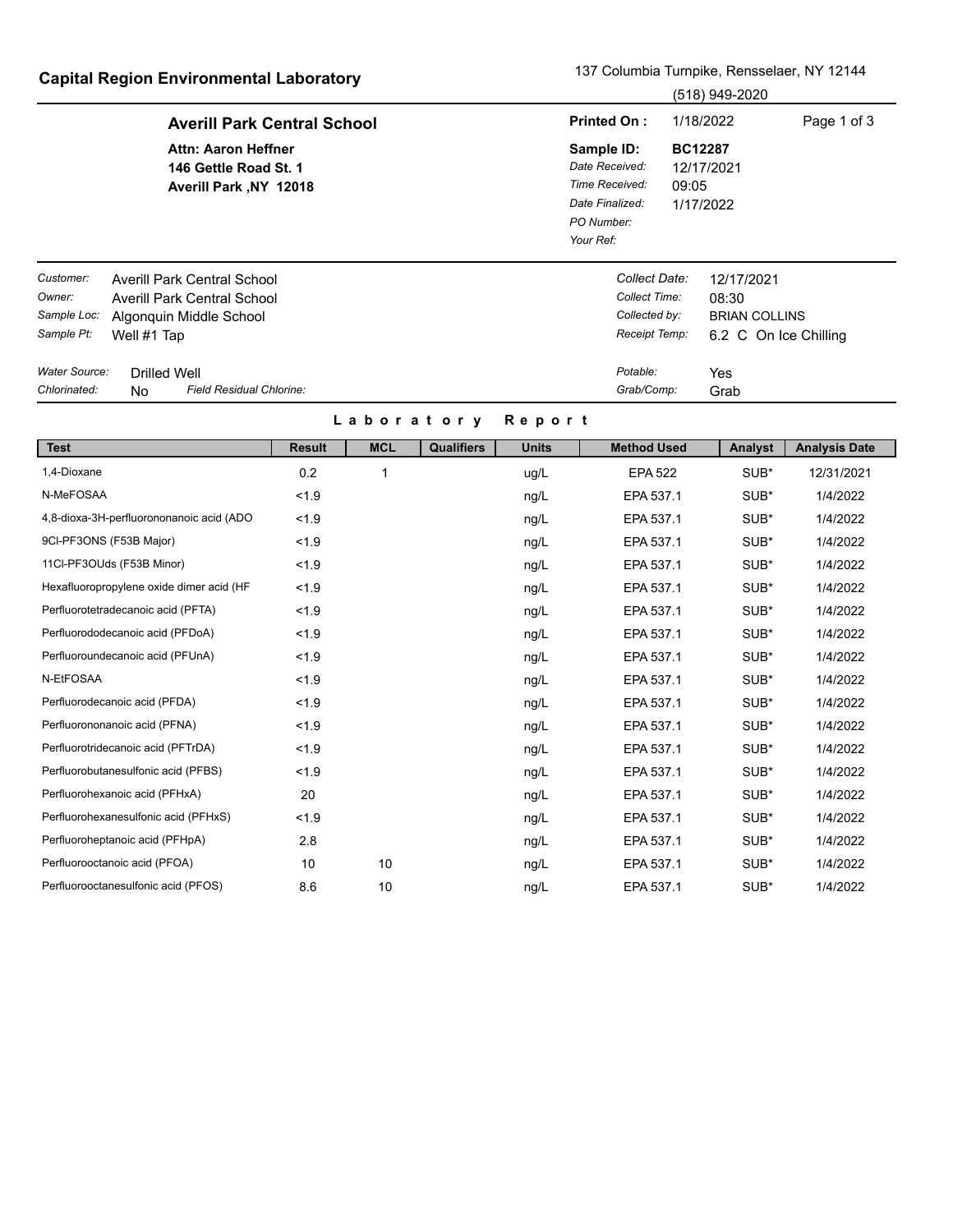|                                                                                                                                                                                                                                                                                                                              |                                                                                                                                                                                                                                                |                                                                                              | (518) 949-2020                                     |                                                                                                         |
|------------------------------------------------------------------------------------------------------------------------------------------------------------------------------------------------------------------------------------------------------------------------------------------------------------------------------|------------------------------------------------------------------------------------------------------------------------------------------------------------------------------------------------------------------------------------------------|----------------------------------------------------------------------------------------------|----------------------------------------------------|---------------------------------------------------------------------------------------------------------|
| <b>Averill Park Central School</b>                                                                                                                                                                                                                                                                                           |                                                                                                                                                                                                                                                | <b>Printed On:</b>                                                                           | 1/18/2022                                          | Page 2 of 3                                                                                             |
| <b>Attn: Aaron Heffner</b><br>146 Gettle Road St. 1<br>Averill Park , NY 12018                                                                                                                                                                                                                                               |                                                                                                                                                                                                                                                | Sample ID:<br>Date Received:<br>Time Received:<br>Date Finalized:<br>PO Number:<br>Your Ref: | <b>BC12287</b><br>12/17/2021<br>09:05<br>1/17/2022 |                                                                                                         |
| Customer:<br><b>Averill Park Central School</b><br>Owner:<br><b>Averill Park Central School</b><br>Sample Loc:<br>Algonguin Middle School<br>Sample Pt:<br>Well #1 Tap                                                                                                                                                       |                                                                                                                                                                                                                                                | Collect Date:<br>Collect Time:<br>Collected by:<br>Receipt Temp:                             | 12/17/2021<br>08:30                                | <b>BRIAN COLLINS</b><br>6.2 C On Ice Chilling                                                           |
| Water Source:<br><b>Drilled Well</b><br>Chlorinated:<br>Field Residual Chlorine:<br>No.                                                                                                                                                                                                                                      |                                                                                                                                                                                                                                                | Potable:<br>Grab/Comp:                                                                       | Yes<br>Grab                                        |                                                                                                         |
| <b>Qualifiers Key:</b><br>Exceeds maximum contamination limit<br>X<br>т<br>Temperature outside specifications<br>$C(+/-)$ CCV outside acceptancee limits<br>$S(+/-)$ Lab control sample outside acceptance limits<br>Analyte detected below quantitation limit<br>(+ Result may be biased high / - Result may be biased low) | Duplication outside acceptance limits<br>R.<br>A<br>Sample contained air bubble or headspace<br>Z<br>Analysis is not state-certified<br>M(+/-)Matrix spike recovery outside acceptance limits<br>I(+/-) IS/Surrogate outside acceptance limits |                                                                                              | н<br>в<br>G<br>P                                   | Hold time exceeded<br>Analyte detected in blank<br>Incorrect bottle received<br>Sample preserved at lab |
| Legend: < Less Than, > Greater Than                                                                                                                                                                                                                                                                                          | mg/L=PPM, ug/L=PPB                                                                                                                                                                                                                             |                                                                                              |                                                    | If no collection time was given, 00:00 is reported                                                      |
| $MCL =$<br>Maximum Contaminant Level referenced from New York State Subpart 5-1 of the Public Drinking Water Standards and/or<br>National Primary/Secondary Drinking Water Standards.                                                                                                                                        |                                                                                                                                                                                                                                                |                                                                                              |                                                    |                                                                                                         |
| Note 1: Per ELAP requirements, water analyzed for alkalinity, color, conductivity, nitrate, nitrite, sulfate, organics, UV absorbance, non-potable                                                                                                                                                                           |                                                                                                                                                                                                                                                |                                                                                              |                                                    |                                                                                                         |

bacteriological analyses, BOD/CBOD, solids and phosphorus are required to be on ice to indicate the chilling process has begun. Samples must be between 0-6C and not frozen.

#### *Comments:*

1,4-DIOXANE: SUB\* 1,4-Dioxane analysis was completed by ELAP Lab #10899/10478. Prep done on 12/30/21. PFOA/PFOS: SUB\* PFOA/PFOS analyses were completed by NYS DOH Lab. #10899. Samples were prepared on 12/29/21. Surrogates: 13C-PFHxA 92.6% (70-130%) M3HFPO-DA 92.8% (70-130%) 13C-PFDA 104% (70-130%) D5-NEtFOSAA 102% (70-130%) PFOA/PFOS FIELD BLANK: All analytes - <1.9 Surrogates: 13C-PFHxA 83.8% (70-130%) M3HFPO-DA 78.7% (70-130%) 13C-PFDA 97.4% (70-130%) D5-NEtFOSAA 95.4% (70-130%)

Test procedures for all analyses meet NELAC requirements unless noted. If you have any questions, please call the laboratory.